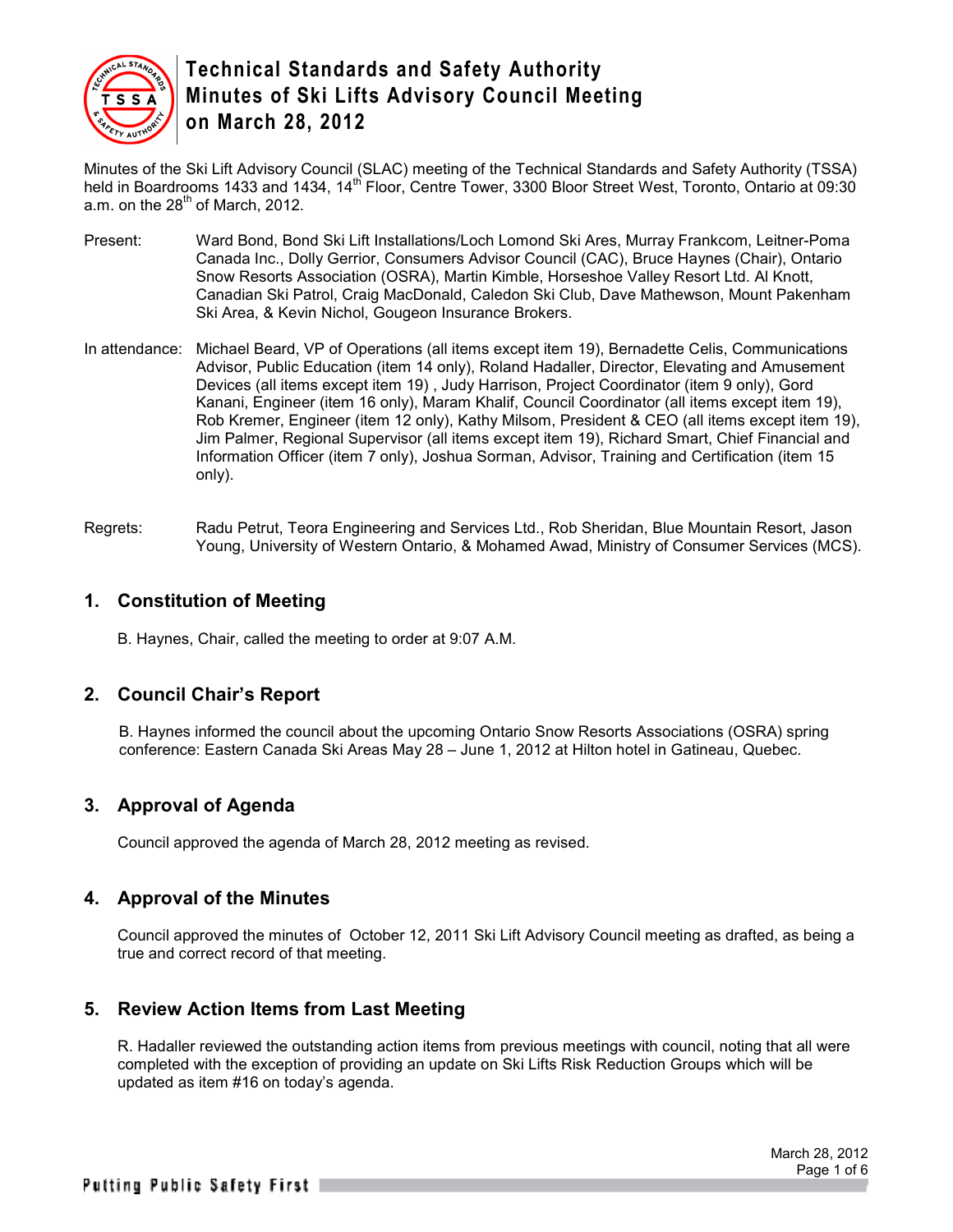

## **6. TSSA President & CEO's Report**

As part of the advanced materials for this meeting, council received a report from the President and CEO regarding TSSA's key activities over the last quarter, which was treated as read.

## **7. Fee Review and Process Framework Update**

With the aid of a PowerPoint presentation, R. Smart provided an overview of the initial proposed fee adjustments and feedback from the fee review sub-committee.

He highlighted the incentive and deterrent factors that are meant to influence safety behaviour in the fee review and process framework and presented the fee adjustments proposal for the ski lifts industry.

He also reported the potential for an oversight fee increase from MCS and what this may entail in regards to the fee adjustment. Fee review discussions to date have not taken into consideration the possibility of a future MCS oversight fee increase.

The council discussed possibilities of challenging the upcoming oversight increase from MCS. It was noted the Committee of Council Chairs had discussed the last oversight fee increase and related oversight activities with MCS and felt it had resulted in some positive outcomes; however, the current financial pressures faced by the provincial government may not be conducive to such dialogue with the MCS.

R. Smart summarized the discussions of the March 9 sub-committee meeting where general support for the revised fee proposal was received. In a further discussion, involving all council members, concerning the Ski Lifts fee proposal, some council members expressed concerns that the bundled fee, including the travel component, would create a disincentive for operators to prepare as many devices for inspection at the same time as possible. R. Smart explained to council members that the proposal was intended to ensure that all operators were treated equally, and that geographic location should not impact the fees assessed an operator, including travel. Although the fee proposal involved a fair attribution of the cost of travel across all devices, some members were concerned with the perception of paying "excess" travel on a per-device basis when actual travel was far less. Members of council recommended to have cost of travel based on per site rather than based on per device.

It was agreed that TSSA would consider this feedback and determine any adjustments to the fee proposal, including having travel assessed on a per visit basis.

Council also acknowledged they may not need the second fee sub-committee meeting since they provided feedback at today's meeting.

ACTION: R. Smart will discuss the council's feedback with TSSA's senior management team and will respond to council's recommendations by Friday, March 30, 2012.

### **8. Follow Up From Survey Results Meeting (February 16, 2012)**

As part of the advanced materials for this meeting, council received a report from the Chair regarding recommendations to TSSA, which was treated as read.

B. Haynes reported, as a follow up on the survey result presented at the last council meeting, council met without TSSA on February 16, 2012 at Hockley Valley. Council made recommendations to TSSA.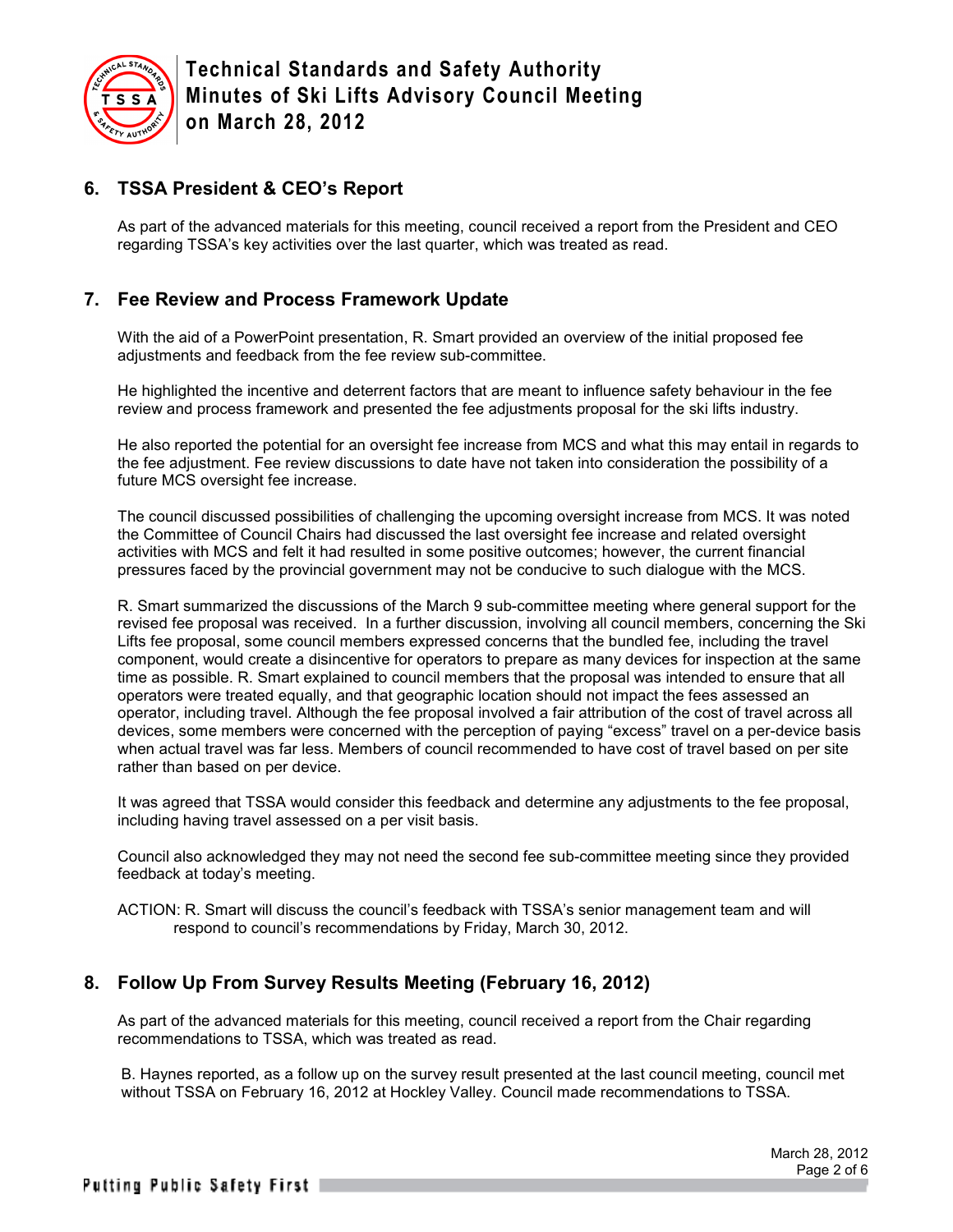

The recommendations included having the SLAC's agenda reorganized into categories of interest as was presented at today's meeting. The council also assigned council members to each specific category as per the agenda. These members will take responsibility for providing information to industry under this category as well as bringing topics to council meetings.

B. Haynes will include this information at the OSRA AGM to inform the industry at large whom they may call for information regarding categories set today. The council acknowledged industry members may still call for information those they are familiar with and who may be in the same region. The council membership matrix indicating sectors will remain the same.

Council members assigned to each new category are as follows:

- Regulations M. Kimble & R. Sheridan
- Enforcement/Inspection/Reporting D. Mathewson
- Mechanics/Licensing/Training/Education K. Nichol
- Engineering/Submission M. Frankcom

Changes will be included in the council membership contact sheet and the TSSA newsletter in the fall, both of which are posted on TSSA website.

ACTION: TSSA ski lifts newsletter will highlight those responsible for providing information and guidance for each category set out at today's SLAC meeting.

ACTION: B. Haynes will announce the new categories created today and those assigned to them at the next OSRA AGM.

### **9. Input Industry Trends and Issues**

As part of the advance materials for this meeting, the council received a briefing note requesting input regarding the ski lift industry, which was treated as read.

With the aid of a PowerPoint presentation, M. Beard provided an overview of emerging trends for ski lifts industry and how TSSA will respond to some of the concerns.

### **10. Priority Safety Issues**

*Enhance consistency among regulators:* Council will take the lead on this project since they are involved with Ministry of Labour issues. B. Haynes requested and TSSA agreed to facilitate this initiative when needed.

### **11. Safety Compliance**

With the aid of a PowerPoint presentation, R. Hadaller provided an update regarding ski lift safety and compliance.

The council discussed if it was possible to break down the information on a monthly basis. R. Hadaller will follow up to see if this is possible.

ACTION: R. Hadaller to follow on the preparation of the safety compliance presentation and find out if the data presented can be broken down by month to month rather than quarterly as it stands now.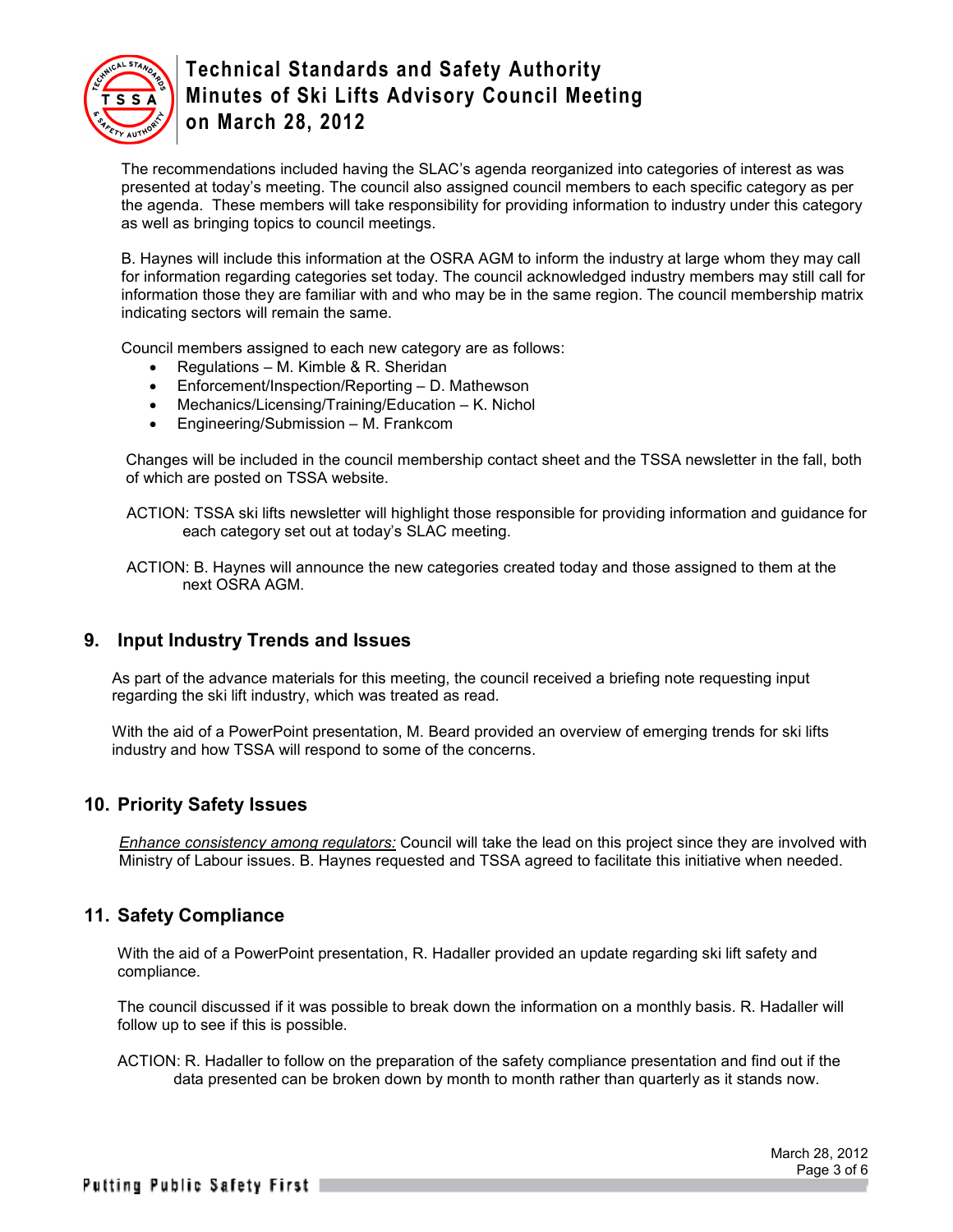

## **12. Incident Reporting Guideline 214/09**

As part of the advanced materials for this meeting, the council received the revised Incident reporting guideline with recent tracking changes, which was treated as read.

Council reported challenges with the Ministry of Environment' Spills Action Centre. There were some concerns that the Spills Action Centre was not familiar with the calls regarding Incident reporting.

R. Kremer provided details on the changes made to the Incident reporting guideline while adhering to the regulations. The main issues were defining incidents requiring a medical practitioner and avoiding closure of lifts when the incident was not caused by mechanical/electrical or operation.

Council would like to have a Risk Reduction Group (RRG) formed to work on the Incident reporting guideline focusing on the above-mentioned areas including concerns regarding Spills Action Centre. This RRG may need one full meeting to come to conclusion.

Based on council recommendation, the Incident reporting guideline RRG members will consist of B. Haynes, K. Nichol, M. Frankcom, M. Kimble, D. Mathewson, R. Sheridan (B. Haynes will inform R. Sheridan) and the appropriate TSSA staff.

ACTION: R. Kremer will facilitate Incident reporting guideline RRG meeting.

#### **13. Priority Safety Issue**

*TSSA technicians/inspectors availability to enhance inspector's role in more safety promotion:* As part of the advanced materials for this meeting, the council received a briefing note highlighting the current status of efforts to promote safety at various sites, which was treated as read.

J. Palmer provided an overview of TSSA participation in the training of lift operators this past season. Challenges with booking and scheduling were discussed. J. Palmer will continue to create a simple and effective way of booking sites that need this program. The council members were pleased with this approach.

### **14. Priority Safety Issues**

*Ski lift safety public education program end of season update:* With the aid of a PowerPoint presentation, B. Celis provided an update on the ski lift public education activities to date.

She reported that the focus was on the new skiers and snowboarders and engaging them face to face was found to be the best approach.

She also reported there were approximately 25,000 direct interactions at 11 resorts which was a 46% increase over last year. Most of the interactions were at the common places where the target audience gathers and this was found to be very a effective method.

She highlighted the importance of partnership initiatives with the key industry organizations. Partnership with Canadian Ski Instructors Alliance (CSIA) and Canadian Ski Patrol (CKP) were acknowledged.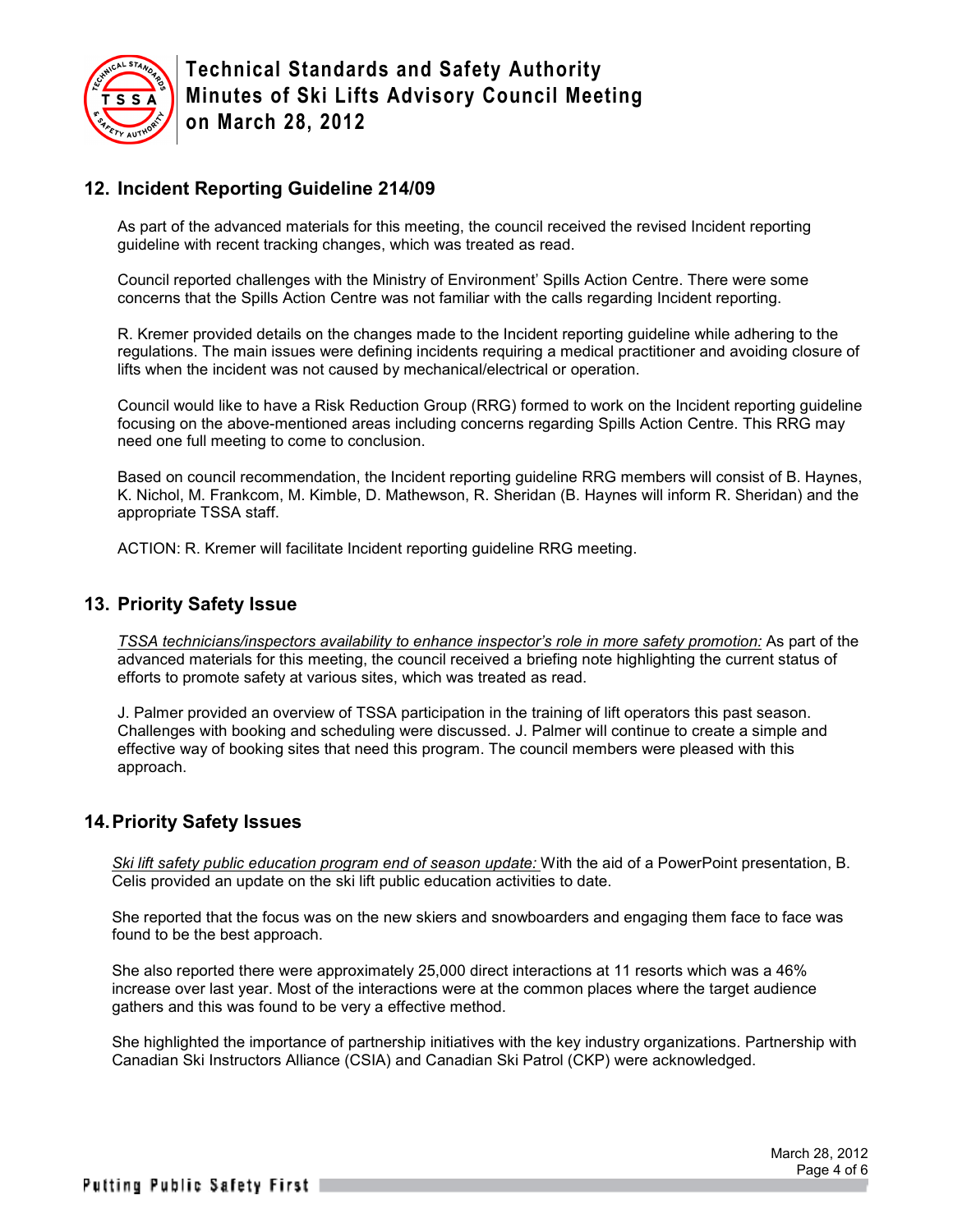

## **15. Training and Certification Advisory Board (TCAB)**

As part of the advanced materials for this meeting, the council received a briefing note to provide an update on the unresolved issues documented at the previous TCAB meetings, which was treated as read.

Council discussed details regarding the total practical/demonstrated hour requirement. Council further discussed the recognition of Ontario Certificates of Qualification for a reduction in practical/demonstrated experience.

Council also discussed the importance of finding ways to attract students to the ski industry.

J. Sorman reported the next step is to communicate the reduction for recognized Ontario Certificates of Qualifications to the Ski Lifts TCAB.

Update on the Ski Lifts TCAB will be provided at the next SLAC meeting as a regular standing item on the agenda.

## **16. Priority Safety Issues**

*Risk Reduction Group conclusion (Aging equipment including hangers & surface lifts):* With the aid of a PowerPoint presentation, G. Kanani provided conclusions and next steps of this RRG.

The presentation informed the council of the status of the RRG recommendations that were previously presented to council at the last meeting.

The following high level recommendations were presented:

- For carriers for aging chair lifts, the current Director's Guidelines 224/07 was updated with the recommendation from the RRG and was issued requesting comments on March 14, 2012.
- For tensioning system for aging T-bars/J-bars, an exploratory consultation to seek guidance from ski industry has been tentatively planned. This may be held during Eastern Canada Ski Areas Conference Tradeshow on May 29-31, 2012.
- In keeping with the latest requirement in CSA Z98, an information bulletin detailing requirements for updating the current operations and maintenance manuals was issued on March 20, 2012.

## **17. Priority Safety Issues**

*Risk Reduction Group conclusion In-conjunction with item #16 (Clarifications to alterations of electrical controls) lifts):* With the aid of a PowerPoint presentation, G. Kanani provided an update on the Electrical/Electronic/Programmable Electronic System (E/E/PES) RRG.

He advised that a meeting is scheduled in May 15, 2012 in Barrie for the E/E/PES RRG to focus on preparing a simple test case of E/E/PES. This meeting will also focus on joint review with TSSA to arrive at clearer process for application of CAD Sections 5.10.2 & 5.10.3.

## **18. Questions on Information and Other Business**

B. Haynes reported Mark Rutherford, General Manager, at Brimacombe would like to join council representing urban sector resort.